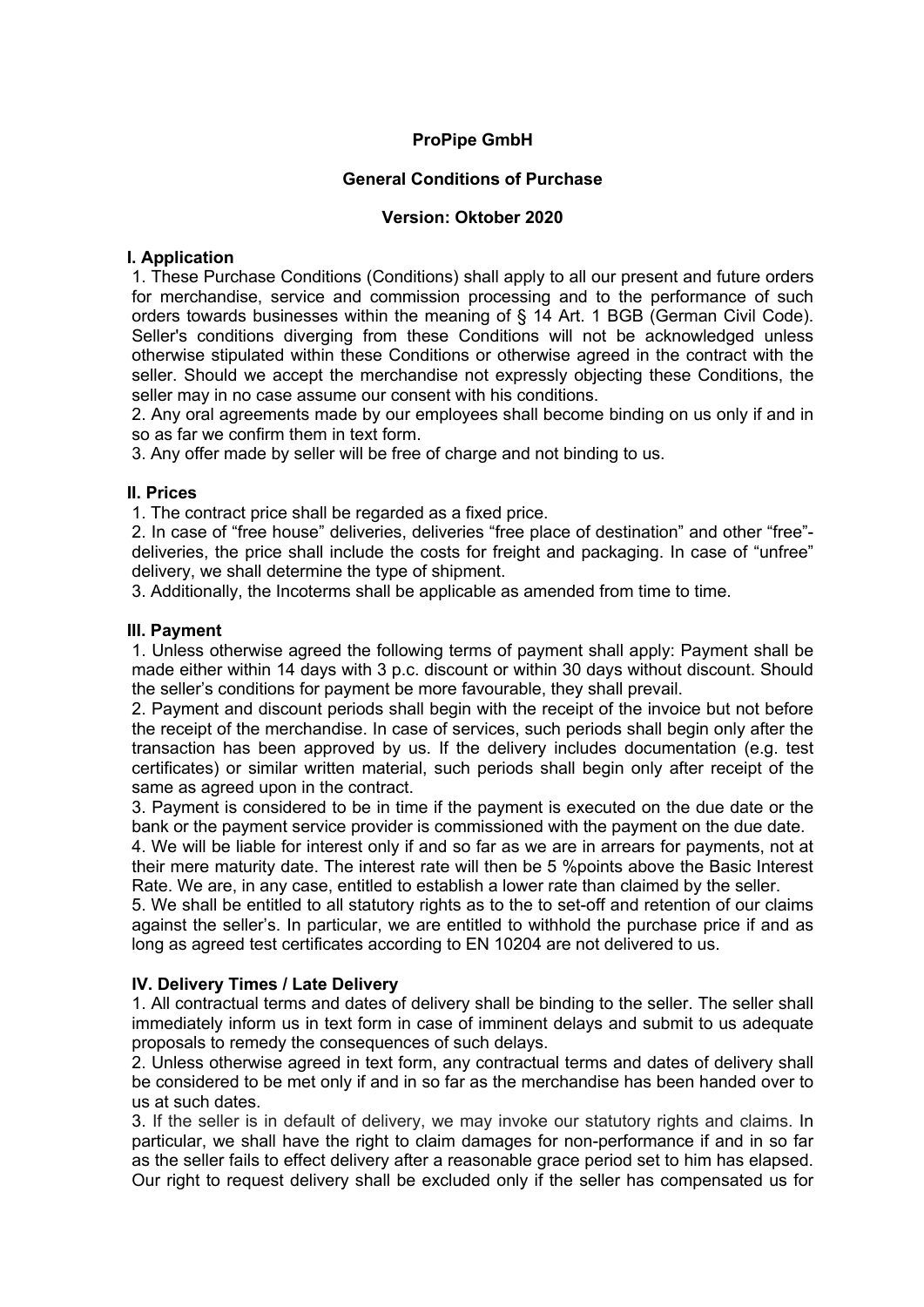our damages.

4. The seller may claim relief for his default by reason of lack of any documents to be submitted by us only in such cases where we have, upon the seller's reminder in text form, failed to deliver such documents to him.

## **V. Retention of Title**

1. The seller's terms covering his retention of title shall be valid subject to the condition that title in the merchandise shall pass to us on the date of payment for such goods. Consequently, the extended forms of the so-called current account retention (Kontokorrentvorbehalt) shall not apply.

2. The seller may claim return of the merchandise on the basis of the retention clause only if he has previously withdrawn from the contract.

## **VI. Performance of Deliveries and Passing of Risks**

1. The seller shall bear the risks of accidental loss and accidental deterioration of the merchandise until it has been handed over to us at its place of delivery. This provision shall also apply in cases of "free delivery" (franco domicile). Additionally, the Incoterms shall be applicable as amended from time to time.

2. We will not accept partial deliveries unless we have given our prior express consent to them.

3. Excess or short deliveries will be accepted only in accordance with current trade practise.

4. Unless otherwise agreed in text form, the seller shall bear the costs of packing. Should we, in a given case, agree to bear such costs, the seller will charge us with the lowest possible costs only. Any obligations to take back packaging material shall be governed by the German Packaging Act of  $5<sup>th</sup>$  July 2017 with the proviso that taking back always takes place at our registered office, unless otherwise agreed. In any case, the costs for the return transport and disposal of the packaging shall be borne by the seller.

#### **VII. Declarations of Origin**

1. The seller will, upon our demand, provide us with a supplier's declaration regarding the preferential origin of the goods.

2. Where the seller makes a declaration in regard to the preferential or non-preferential origin of the sold goods, the following terms shall apply:

a) The seller will allow verification through customs authorities and submit all necessary information as well as any required certification.

b) The seller shall compensate us for any damages and losses incurred to us, if and in so far as the competent authorities, due to any deficient certification or impossibility to verify, fail to acknowledge the declared origin, unless he proves that he is not responsible for such consequences.

#### **VIII. Warranty Provisions and Statute of Limitations**

1. The seller shall deliver the merchandise free of any material and legal defects. He will certify in particular that his deliveries and his services comply with the state of the art and with any contractual requirements and standards.

2. We will examine the quality and quantity of the merchandise upon its receipt to the extent both reasonable and technically feasible for us. A reasonable examination shall, in the absence of any contrary indication, not include possible defects which are not apparent to the eye, but detectable only in case of examinations of the inner properties of the merchandise. Any notice of a defect will be deemed to be in time if it reaches the seller within ten days by letter, telefax, e-mail or by telephone. Periods for such notices shall not start before we – or in case of direct sales ("Streckengeschäfte") our buyers – have detected or should have detected the defect.

3. In the event that the merchandise shows a defect, we may exercise our statutory rights. If the seller tries to repair the merchandise, such remedy is considered to have failed after